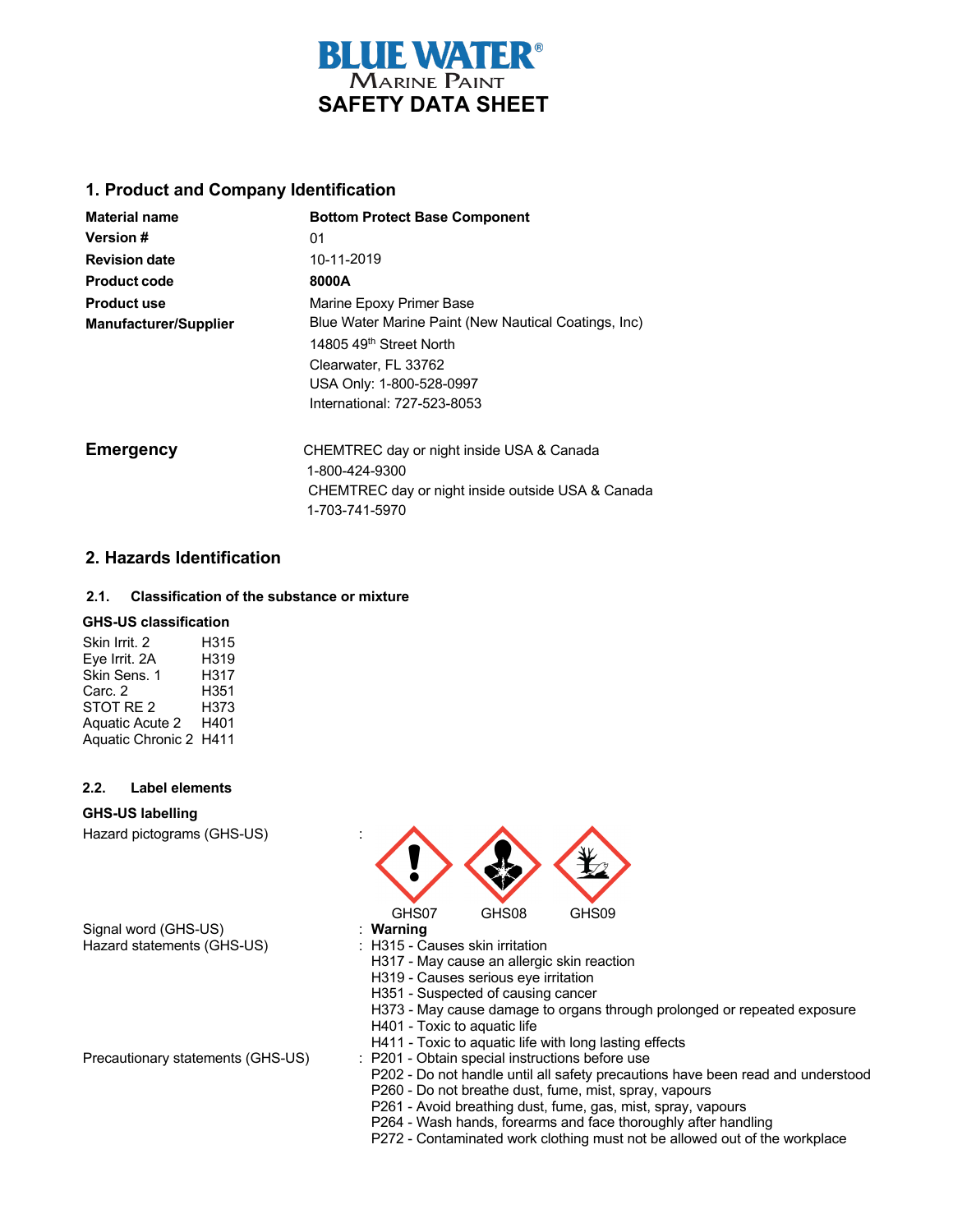P273 - Avoid release to the environment P280 - Wear eye protection, protective gloves, protective clothing P302+P352 - If on skin: Wash with plenty of soap and water P305+P351+P338 - IF IN EYES: Rinse cautiously with water for several minutes. Remove contact lenses, if present and easy to do. Continue rinsing P308+P313 - If exposed or concerned: Get medical advice/attention P314 - Get medical advice/attention if you feel unwell P321 - Specific treatment (see first aid instructions on this label) P332+P313 - If skin irritation occurs: Get medical advice/attention P333+P313 - If skin irritation or rash occurs: Get medical advice/attention P337+P313 - If eye irritation persists: Get medical advice/attention P362 - Take off contaminated clothing and wash before reuse P362+P364 - Take off contaminated clothing and wash it before reuse P391 - Collect spillage P405 - Store locked up P501 - Dispose of contents/container to a licensed hazardous-waste disposal contractor or collection site except for empty clean containers which can be disposed of as non-hazardous waste

## **3. Composition / Information on Ingredients**

| <b>Components</b>       | CAS#       | Percent    |
|-------------------------|------------|------------|
| Epoxy Resin             | 25068-38-6 | $< 18.0\%$ |
| High Flash Naphtha      | 64742-94-5 | $>13.0\%$  |
| <b>Titanium Dioxide</b> | 13463-67-7 | 12.0%      |
| Magnesium Silicate      | 14807-96-6 | $< 15.0\%$ |
| <b>Barium Sulphate</b>  | 7727-43-1  | $>12.0\%$  |
| Mica                    | 12001-26-2 | $< 9.0\%$  |
| Xylene                  | 1330-20-7  | $< 10.0\%$ |
| <b>Butanol</b>          | 71-36-3    | $4.0\%$    |

Mica - Potassium Aluminum Silicate

## **4. First Aid Measures**

| Eye contact         | Immediately flush with plenty of water for at least 15 minutes. If easy to do, remove contact<br>lenses. Get medical attention. In case of irritation from airborne exposure, move to fresh air. Get<br>medical attention if symptoms persist.                                                                                                                                                                |
|---------------------|---------------------------------------------------------------------------------------------------------------------------------------------------------------------------------------------------------------------------------------------------------------------------------------------------------------------------------------------------------------------------------------------------------------|
| <b>Skin contact</b> | Immediately flush with plenty of water for at least 15 minutes while removing contaminated<br>clothing and shoes. Get medical attention if irritation persists. Wash contaminated clothing before<br>reuse. Destroy or thoroughly clean contaminated shoes.                                                                                                                                                   |
| Inhalation          | Move person to fresh air. If person is not breathing, call 911 or an ambulance then give<br>artificial respiration. Call a poison control center or doctor immediately for further treatment advice.<br>For additional information in case of emergency call toll free CHEMTREC 1-800-424-9300. Have the<br>product container or label with you when calling a poison control center or doctor for treatment. |
| Ingestion           | DO NOT INDUCE VOMITING UNLESS TO DO SO BY MEDICAL PERSONEL. Call a poison<br>control center or doctor immediately for treatment advice. NEVER give anything by mouth to<br>an unconscious person.                                                                                                                                                                                                             |

## **5. Fire Fighting Measures**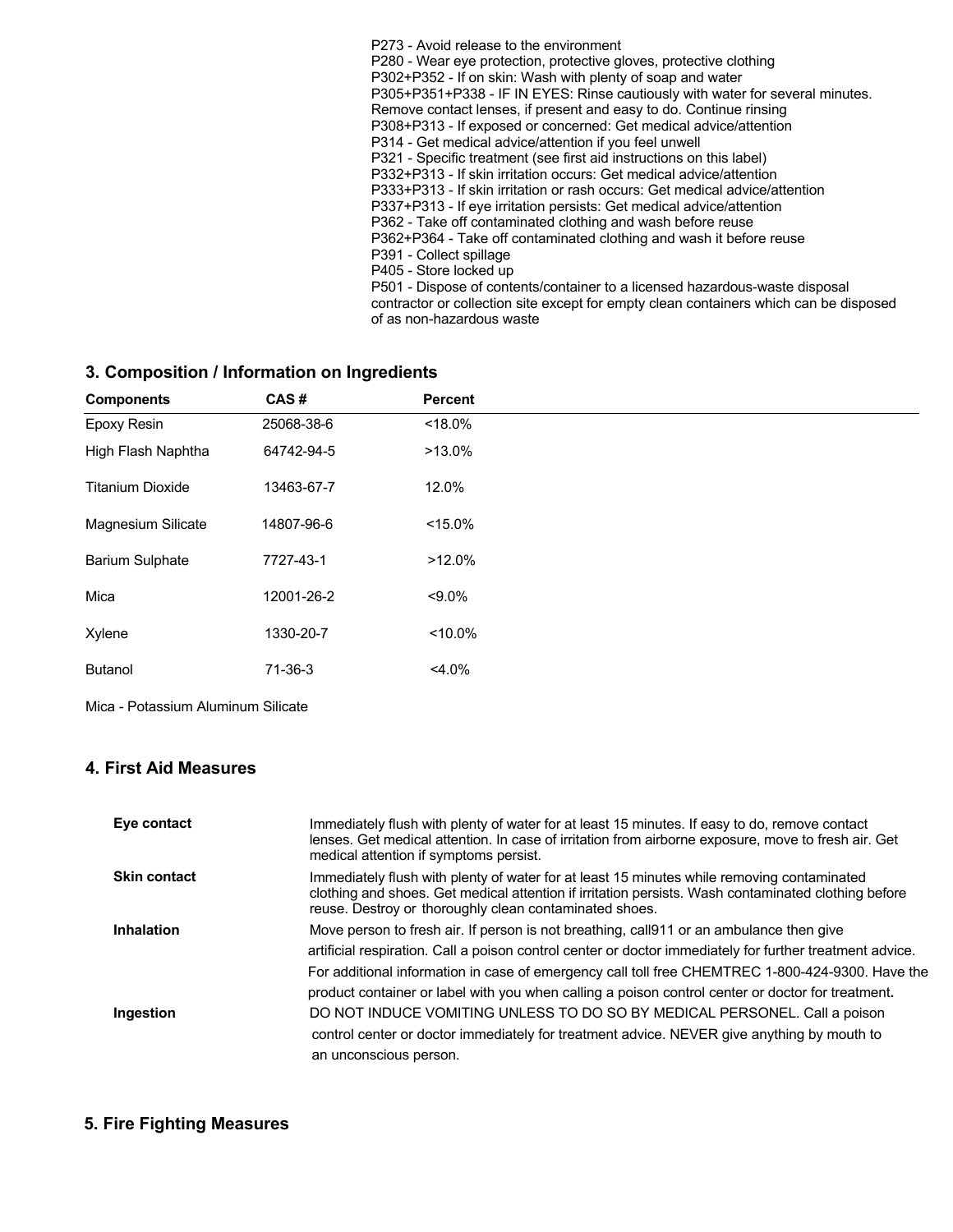| <b>Flammable properties</b>                                                                            | Flammable, Category 3, Flash Point 77-83 °F.           |  |
|--------------------------------------------------------------------------------------------------------|--------------------------------------------------------|--|
| <b>Extinguishing media</b>                                                                             | - Water, water fog, foam, dry chemical, carbon dioxide |  |
| Firefighting equipment/instructions. - Self-contained breathing apparatus and full protective clothing |                                                        |  |
| Hazardous combustion products - Carbon, Sulphur and Silicon oxides.                                    |                                                        |  |
|                                                                                                        |                                                        |  |

## **6. Accidental Release Measures**

| Collect using non-sparking equipment and dispose of spillage in accordance with state and local<br>regulations.<br>Dike the spilled material, where this is possible. Prevent entry into waterways, sewer, basements<br>or confined areas. |
|--------------------------------------------------------------------------------------------------------------------------------------------------------------------------------------------------------------------------------------------|
|                                                                                                                                                                                                                                            |
|                                                                                                                                                                                                                                            |
| Large Spills: Dike far ahead of liquid spill for later recovery and disposal. Use a non-combustible<br>material like vermiculite, sand or earth to soak up the product and place into a container for later<br>disposal.                   |
| Small Spills: Wipe up with absorbent material (e.g. cloth, fleece).                                                                                                                                                                        |
| Never return spills to original containers for re-use. Following product recovery, flush area with<br>water. Clean surface thoroughly to remove residual contamination.                                                                    |
| Clean up in accordance with all applicable regulations.                                                                                                                                                                                    |
|                                                                                                                                                                                                                                            |

# **7. Handling and Storage**

| <b>Handling</b> | Avoid breathing mists or vapors. Avoid contact with eyes, skin, and clothing. Use only with<br>adequate ventilation. Wash thoroughly after handling. Observe good industrial hygiene practices. |
|-----------------|-------------------------------------------------------------------------------------------------------------------------------------------------------------------------------------------------|
| <b>Storage</b>  | Keep container tightly closed and in a well-ventilated place. Store in closed original                                                                                                          |
|                 | container at room temperature. Store away from incompatible materials.                                                                                                                          |

| <b>Components</b>               | Value         |  |
|---------------------------------|---------------|--|
| Epoxy Resin (25068-38-6)        |               |  |
| <b>STEL</b>                     | Not Available |  |
| <b>TWA</b>                      | Not Available |  |
| High Flash Naphtha (64742-94-5) |               |  |
| <b>STEL</b>                     | 150 ppm       |  |
| <b>TWA</b>                      | 100 ppm       |  |
| Titanium Dioxide (13463-67-7)   |               |  |
| <b>STEL</b>                     | Not Available |  |
| <b>TWA</b>                      | 10 mg/M3      |  |
| Magnesium Silicate (14807-96-6) |               |  |
| <b>STEL</b>                     | Not Available |  |
| <b>TWA</b>                      | 10 mg/M3      |  |
| Barium Sulphate (7727-43-7)     |               |  |
| <b>STEL</b>                     | Not Available |  |

# **8. Exposure Controls / Personal Protection**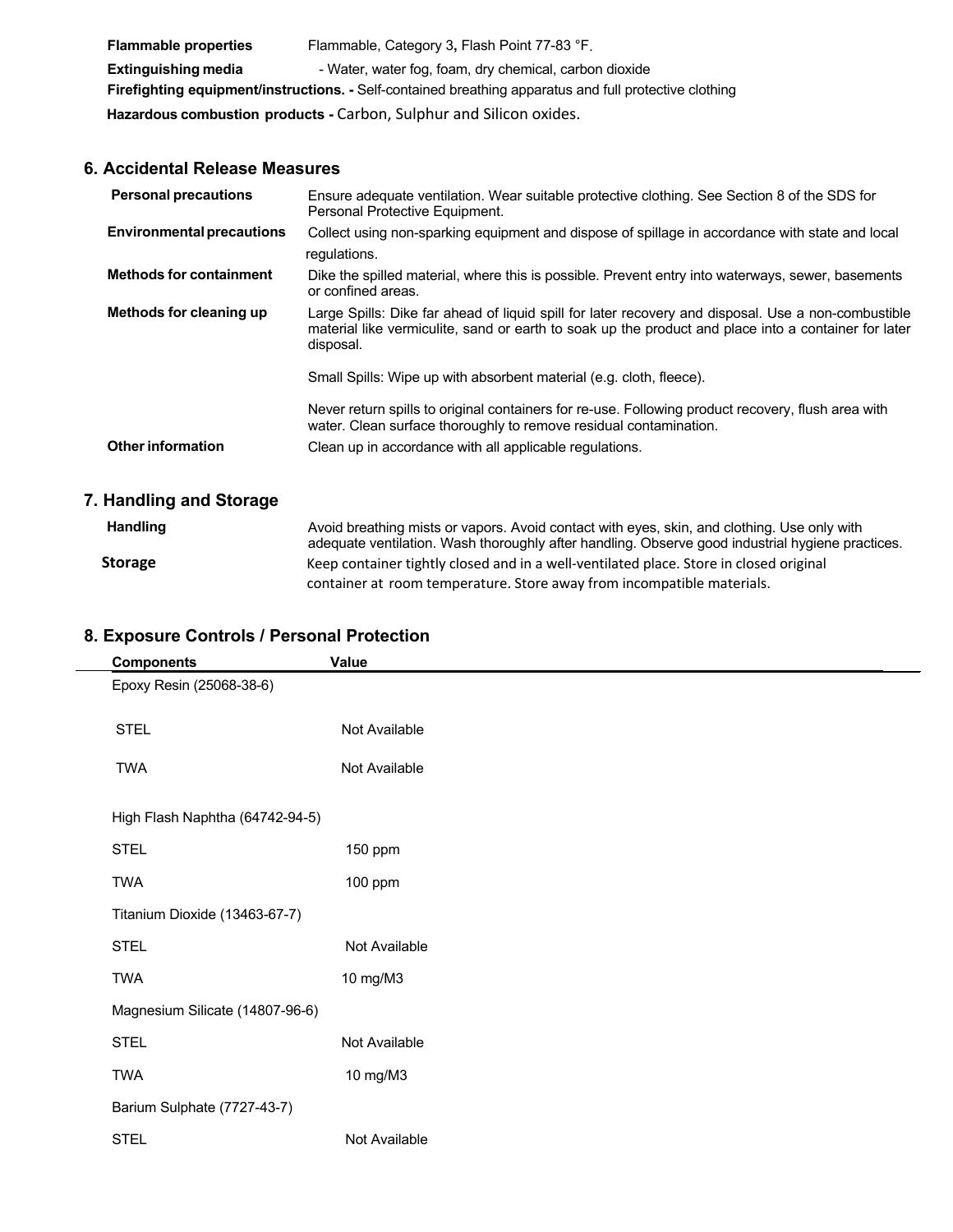| <b>TWA</b>         | Not Available |
|--------------------|---------------|
| Mica (12001-26-2)  |               |
| STEL               | Not Available |
| TWA                | 3 mg/M3       |
| Xylene (1330-20-7) |               |
| <b>STEL</b>        | $100$ ppm     |
| TWA                | $100$ ppm     |
| Butanol (71-36-3)  |               |
| <b>STEL</b>        | 100 ppm       |
| TWA                | $100$ ppm     |

# **US. OSHA Table Z-1 Limits for Air Contaminants (29 CFR 1910.1000)**

| <b>Components</b>       | <b>Type</b> | Value         |
|-------------------------|-------------|---------------|
| Epoxy Resin             | <b>PEL</b>  | Not Available |
| High Flash Naphtha      | <b>PEL</b>  | 25 ppm        |
| <b>Titanium Dioxide</b> | <b>PEL</b>  | 15 mg/M3      |
| Magnesium Silicate      | <b>PEL</b>  | 10 mg/M3      |
| <b>Barium Sulphate</b>  | <b>PEL</b>  | 5 mg/M3       |
| Mica                    | <b>PEL</b>  | 3 mg/KG       |
| Xylene                  | <b>PEL</b>  | 50 ppm        |
| Butanol                 | <b>PEL</b>  | 300 ppm       |
|                         |             |               |

 **Engineering controls** Ensure adequate ventilation, especially in confined areas. Must control air contamination to their exposure limits.

| <b>Personal protective equipment</b> |                                                                                                                                                                                                                                                                                                                                                                                                                     |  |
|--------------------------------------|---------------------------------------------------------------------------------------------------------------------------------------------------------------------------------------------------------------------------------------------------------------------------------------------------------------------------------------------------------------------------------------------------------------------|--|
| Eye / face protection                | Wear safety glasses with side shields (or goggles). Wear a full-face respirator, if needed.                                                                                                                                                                                                                                                                                                                         |  |
| <b>Skin protection</b>               | Wear chemical-resistant gloves, footwear and protective clothing appropriate for risk of exposure.<br>Contact glove manufacturer for specific information.                                                                                                                                                                                                                                                          |  |
| <b>Respiratory protection</b>        | If engineering controls do not maintain airborne concentrations below recommended exposure<br>limits (where applicable) or to an acceptable level (in countries where exposure limits have not<br>been established), an approved respirator must be worn. Respirator type: Air-purifying respirator<br>with an appropriate, government approved (where applicable), air-purifying filter, cartridge or<br>canister. |  |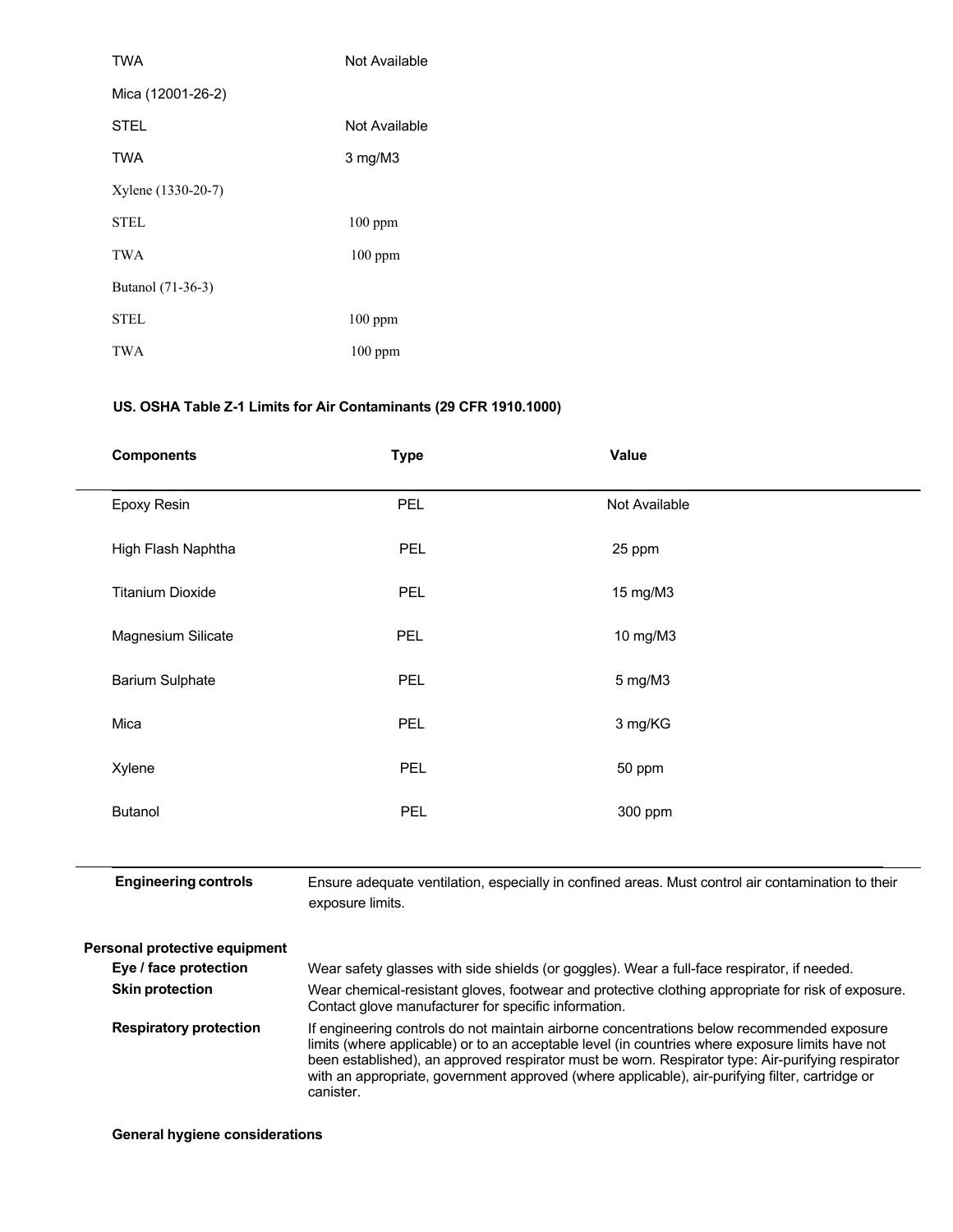Always observe good personal hygiene measures, such as washing after handling the material and before eating, drinking, and/or smoking. Routinely wash work clothing and protective equipment to remove contaminants.

# **9. Physical & Chemical Properties**

| <b>Appearance</b>                                          | Liquid.            |  |
|------------------------------------------------------------|--------------------|--|
| Color                                                      | Grav               |  |
| Odor                                                       | Pleasant.          |  |
| Odor threshold                                             | Not available.     |  |
| <b>Physical state</b>                                      | Liquid.            |  |
| Form                                                       | Liquid.            |  |
| рH                                                         | Not Applicable     |  |
| <b>Melting point</b>                                       | Not Applicable.    |  |
| <b>Freezing point</b>                                      | Not Applicable.    |  |
| <b>Boiling point</b>                                       | 244 °F             |  |
| <b>Flash point</b>                                         | 77-83 deg F.       |  |
| <b>Evaporation rate</b>                                    | Faster than water. |  |
| Flammability limits in air, lower,                         | 1.0                |  |
| <b>Vapor Pressure</b>                                      | Unknown            |  |
| <b>Vapor density</b>                                       | Heavier than air   |  |
| <b>Specific gravity</b>                                    | 144                |  |
| Solubility (water)                                         | Not Soluble.       |  |
| Partition coefficient (n-octanol/water) No data available. |                    |  |
| <b>Auto-ignition temperature</b>                           | Not available.     |  |
| <b>Decomposition temperature</b>                           | Not available.     |  |

# **10. Chemical Stability & Reactivity Information**

| <b>Chemical stability</b>                                                          | Material is stable under normal conditions. |
|------------------------------------------------------------------------------------|---------------------------------------------|
| <b>Conditions to avoid</b>                                                         | Contact with flames and high heat.          |
| Incompatible materials                                                             | Strong acids and alkalis.                   |
| <b>Hazardous decomposition products - Carbon, Sulphur and Silicon Oxides</b>       |                                             |
| <b>Possibility of hazardous reactions - Hazardous decomposition will not occur</b> |                                             |

# **11. Toxicological Information**

| <b>Toxicological data</b> |                     |                  |
|---------------------------|---------------------|------------------|
| <b>Components</b>         | <b>Test</b>         | <b>Results</b>   |
| Epoxy Resin               | Acute Data          | Not Available    |
| <b>Titanium Dioxide</b>   | Acute Data          | Not Available    |
| High Flash Naphtha        | <b>Acute Dermal</b> | LD50 >3100 mg/Kg |
|                           | <b>Acute Oral</b>   | LD50 >2900 mg/Kg |
| Magnesium Silicate        | <b>Acute Oral</b>   | LD50 10000 mg/Kg |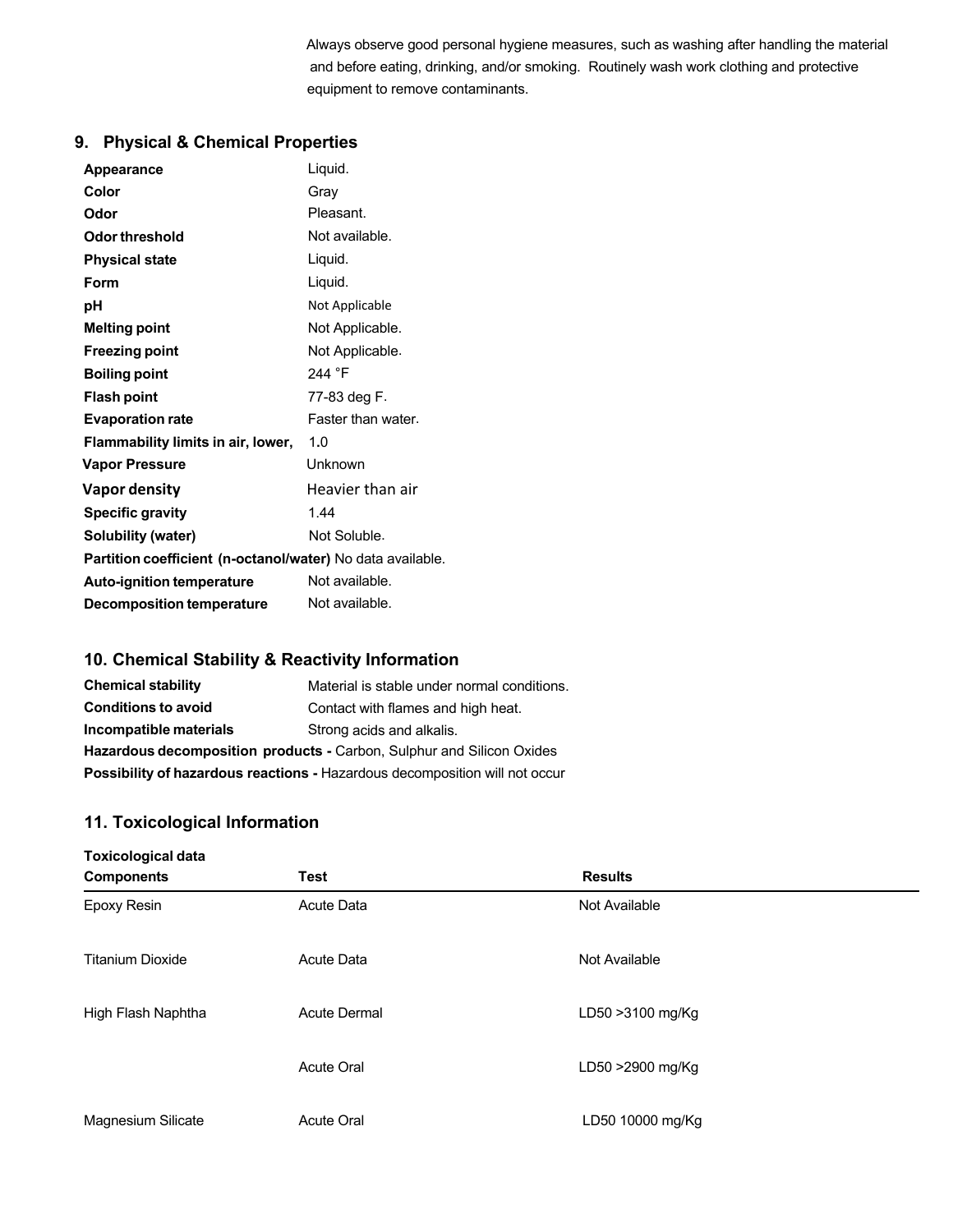| <b>Barium Sulphate</b>         | <b>Acute Data</b>                                                        | Not Available    |
|--------------------------------|--------------------------------------------------------------------------|------------------|
| Mica                           | <b>Acute Data</b>                                                        | Not Available    |
| Xylene                         | <b>Acute Oral</b>                                                        | LD50 5000 mg/Kg  |
|                                | <b>Acute Dermal</b>                                                      | LD50 1240 mg/Kg  |
| <b>Butanol</b>                 | <b>Acute Oral</b>                                                        | LD50 790 mg/Kg   |
|                                | <b>Acute Dermal</b>                                                      | LD50 3000 mg/Kg  |
| Methyl Amyl Ketone             | <b>Acute Oral</b>                                                        | LD50 1600 mg/Kg  |
|                                | <b>Acute Dermal</b>                                                      | LD50 >2000 mg/Kg |
| <b>Acute effects</b>           |                                                                          |                  |
|                                | Routes of Exposure - Eye contact, skin contact, inhalation and ingestion |                  |
| Eye Contact - eye irritation   |                                                                          |                  |
| Skin Contact - skin irritation |                                                                          |                  |

**Inhalation** - irritating to respiratory system

 **Ingestion** - irritating to digestive tract

 **Chronic effects -** Unknown  **Carcinogenicity -** This product is not considered to be a carcinogen by IARC, ACGIH, NTP, or OSHA.

## **12. Ecological Information**

| Ecotoxicological data                                                                         |                     |
|-----------------------------------------------------------------------------------------------|---------------------|
| Components                                                                                    | <b>Test Results</b> |
| No ingrediente evangted te he hormful te caugtie life Dreduct dese net contain any necticides |                     |

No ingredients expected to be harmful to aquatic life Product does not contain any pesticides

**Ecotoxicity -** Not expected to be harmful to aquatic organisms. **Persistence and degradability -** Unknown **Bioaccumulation / Accumulation -** Unknown **Partition coefficient (n-octanol/water) -** Unknown **Mobility in environmental media -** No ecotoxicity known or available

## **13. Disposal Considerations**

| <b>Disposal instructions</b> | Dispose of contents/container in accordance with local/regional/national/international regulations.    |
|------------------------------|--------------------------------------------------------------------------------------------------------|
| Contaminated packaging       | Since emptied containers may retain product residue, follow label warnings and disposal<br>procedures. |